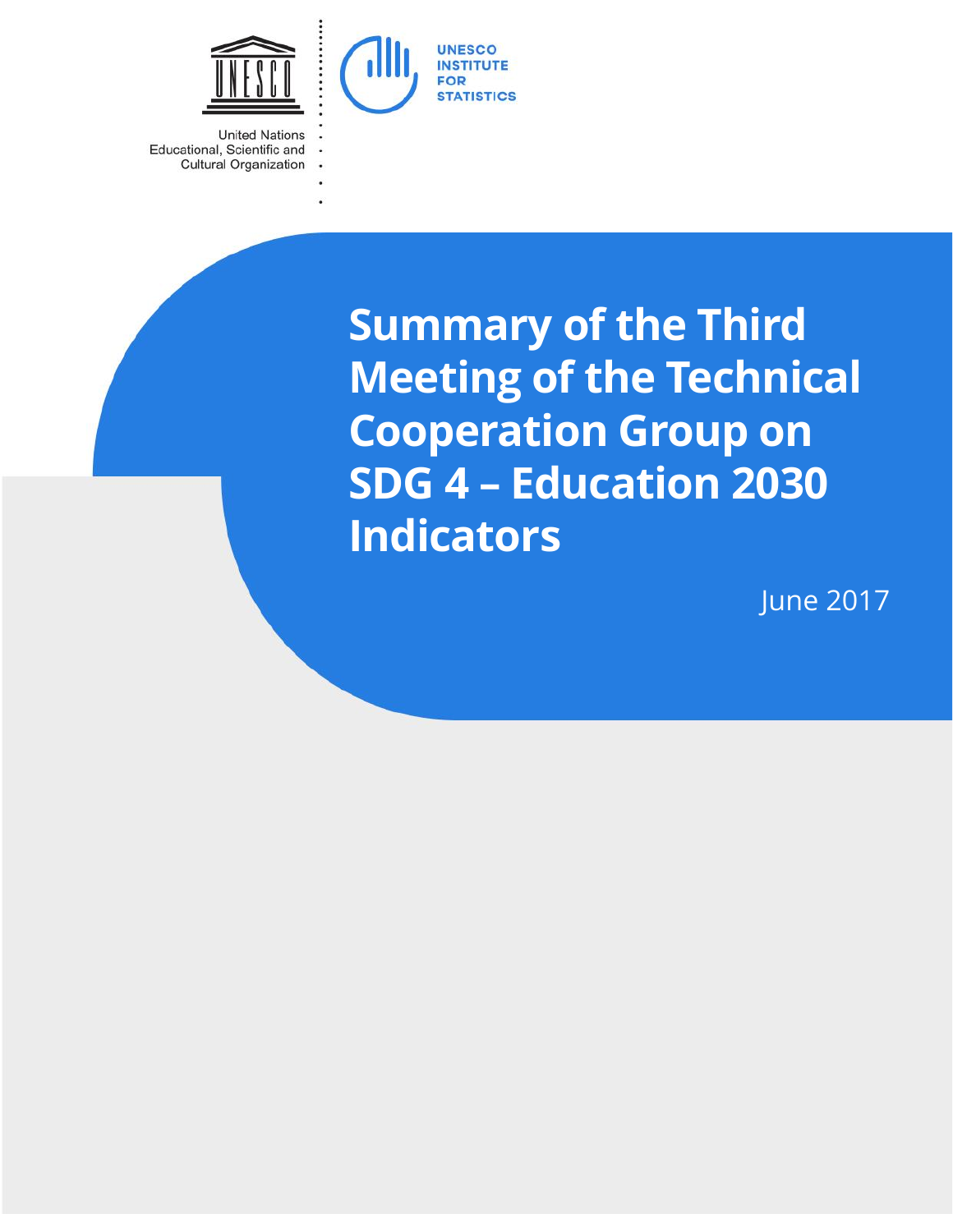

# **Introduction**

The third meeting of the Technical Cooperation Group on the Indicators for SDG4-Education 2030 (TCG) took place on 31 May – 2 June 2017, at the UNESCO Institute for Statistics (UIS) in the University of Montreal campus in Montreal, Canada. 40 experts and representatives from 13 Member States, 5 Observer States and 7 organizations participated in the meeting (see Annex 1).

The main objectives of the meeting were to a) advance the work of the Working Groups through face-to-face meetings; b) update members on SDG-related developments; c) report on the progress to date and intended roadmaps of the 3 TCG Working Groups for the next 12-18 months; d) share national initiatives in the implementation of SDG 4 follow-up and review; e) inform participants on CapED; and f) To discuss and agree on the process for rotating membership to the TCG.

The first day of the meeting was devoted to face-to-face meetings of the 3 Working Groups to continue discussions previously held virtually and develop a work plan and expected outcomes for the next 12 – 18 months. The second and third days (1-2 June) involved the entire TCG and took place in plenary sessions.

# **Main outcomes**

Participants were updated on the global process of SDG reporting; outcomes from the three TCG working groups and additional topics related to statistical capacity building and indicators being developed outside of the TCG. The TCG also discussed the challenges associated with the SDG agenda particularly related to the engagement of Member States as well as issues related to benchmarking and the selection of minimum levels to assess learning outcomes.

Participants were APPRAISED of:

- the process of global indicators especially the UN Statistical Commission;
- the forthcoming adoption of the global indicator framework by ECOSOC and the UN General Assembly as a 'voluntary and country-led framework;
- IAEG-SDG's plans for future refinement and revision of the framework and the resulting deadlines; and
- the new TCG logo.

Participants REVIEWED and APPROVED revised TORs for each WG and work plans and planned activities and outputs in 2017-2018.

The TCG LEARNED about

- statistical capacity development initiatives and some tools available and/or underdevelopment including the CapED project;
- China and Argentina's experiences on SDG4 follow up and review; and
- technical work related to the development of a Global Lead Indicator.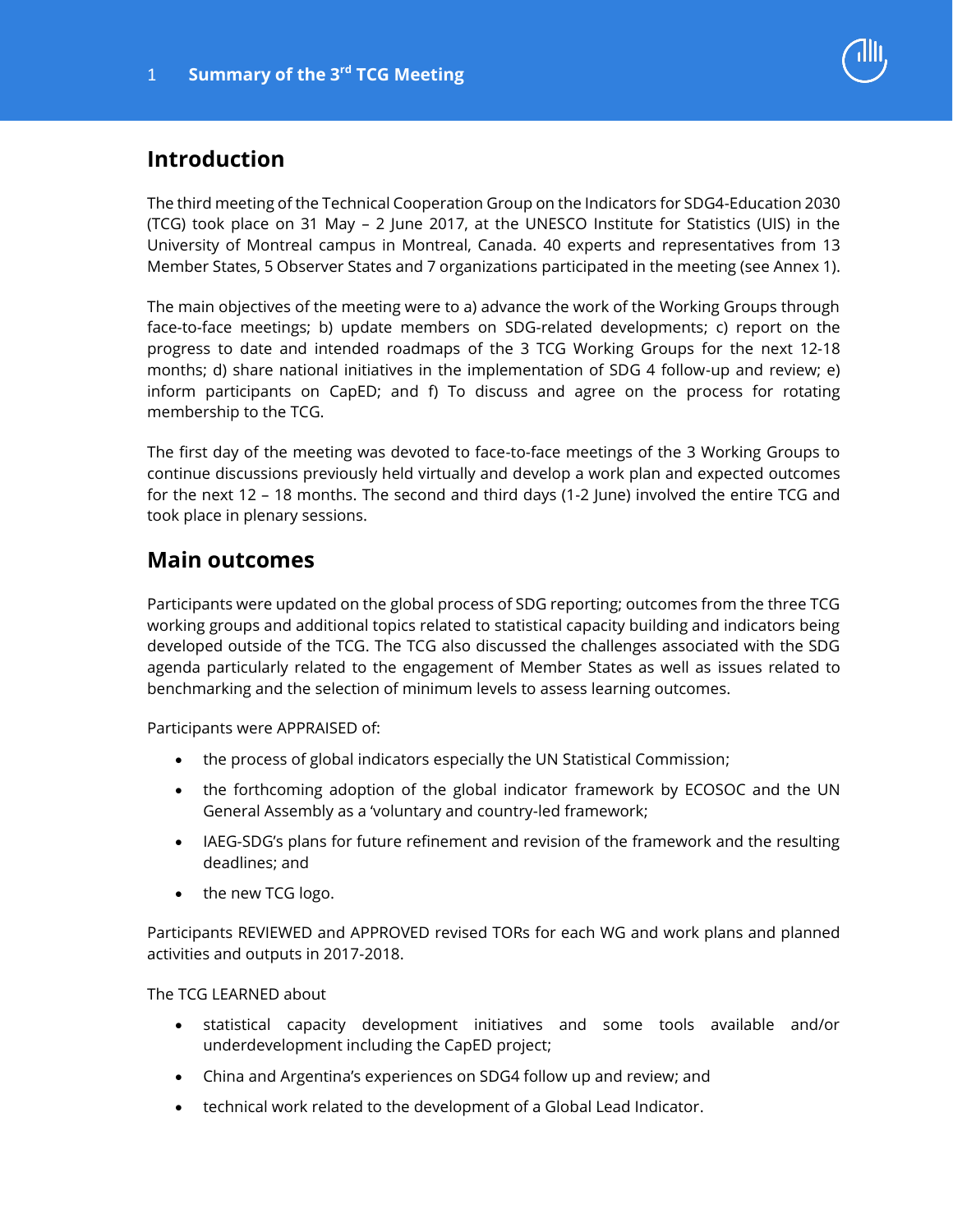And were INVITED to provide inputs on the Global Lead Indicator and TCG Membership rotation proposal. They also NOTED the recommendation of GAML about 2017 reporting on 4.1 to use Cross-National Assessments as published by the administering organizations.

The TCG RECOGNISED:

- the challenges of keeping the engagement of participating countries and reaching out to a wider range of countries;
- the need to strengthen collaboration with regional and national representatives; and
- the need to discuss in detail in upcoming sessions the conceptual and operational issues pertaining to benchmarking, thresholds and minimum levels.

Regarding the strategic direction and work in the next 3 years of the TCG, members agreed:

- to consolidate, accelerate, and develop the work on defining global and thematic indicators in order to meet critical global deadlines (IAEG and UNSC) and prepare for the 2019 report to the HLPF;
- that work on the thematic indicators can be more flexible, but the group will strive for parallel processes; and
- to define and consult on the challenges of benchmarks, thresholds, proficiency levels.

The TCG requests the Education 2030 Steering Committee to:

- ENDORSE the progress and work-plan as presented by the TCG and GAML and the 2017 reporting;
- STRENGTHEN the invitation to member states and development partners to engage in the TCG Working Groups and GAML Task Forces; and
- CALL ATTENTION to the critical need to:
	- $\circ$  close the gaps in learning data which are critical for achieving the 2030 Agenda; and
	- $\circ$  explore the possibilities and challenges of thresholds and benchmarking.

# **Individual sessions**

### **Session 1. Opening session**

Ms Silvia Montoya, Director of the UNESCO Institute for Statistics, opened the 3rd TCG Meeting by thanking the Governments of Canada and Quebec and Statistics Canada, for their assistance to the organization of the meeting and generous sponsorship of some participants. Ms Montoya also thanked the UNESCO Division for Education 2030 Support and Coordination for its financial sponsorship. TCG members and UIS observers were then invited to introduce themselves to the plenary.

Finally, Ms Montoya presented the agenda which was adopted by the TCG with no revisions.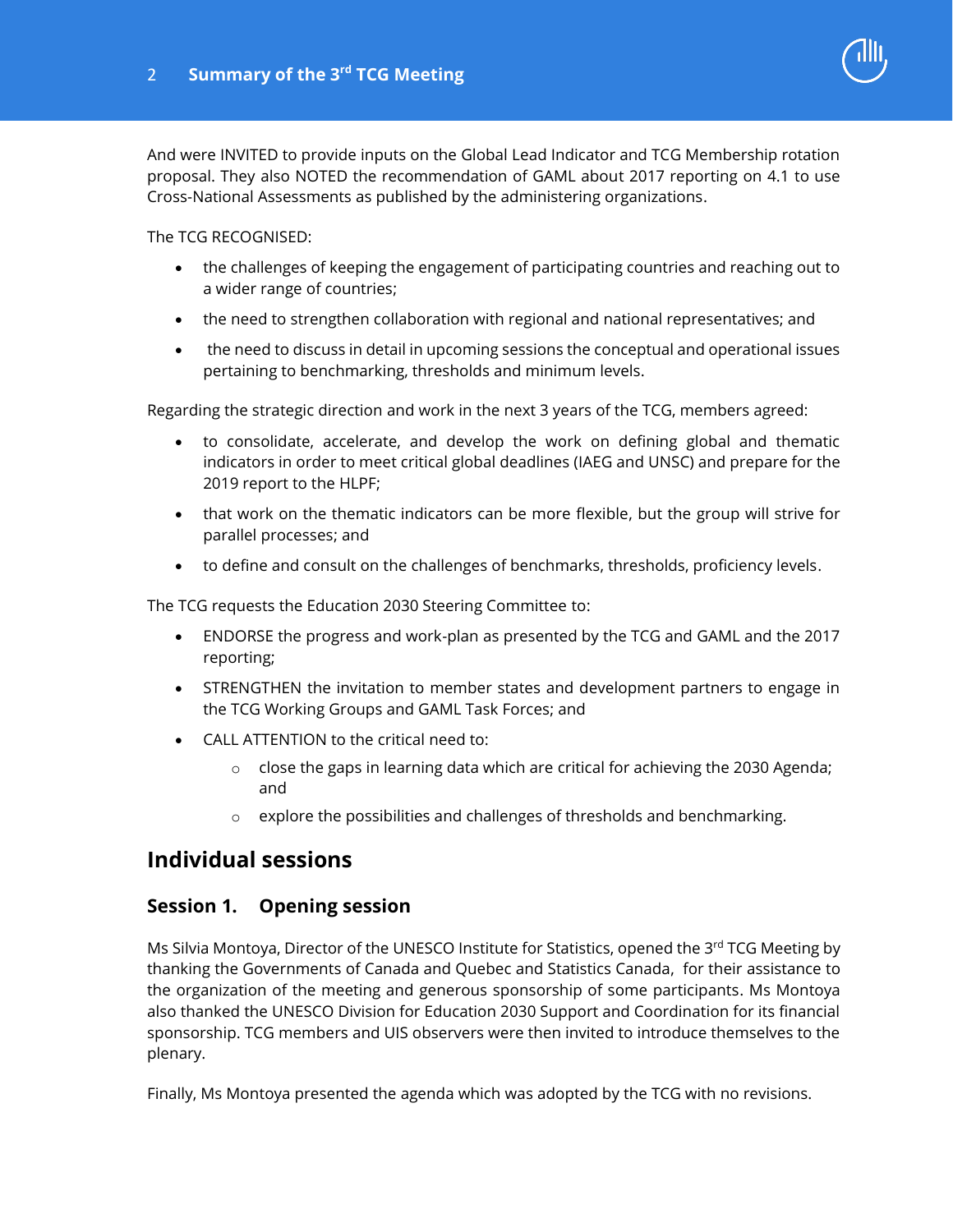# **Session 2a. UPDATE on SDG-related activities and developments since the 2nd TCG meeting (Jordan Naidoo)**

Ms Alison Kennedy (UNESCO Institute for Statistics and Member of Working Group 1) updated participants on SDG-related activities and developments since the last TCG meeting. She provided a detailed timeline related to the endorsement of the SDG4 indicator frameworks culminating with their formal adoption at the UN General Assembly. Ms Kennedy highlighted the following key elements of the draft resolution:

- the framework is voluntary and country-led
- need to integrate new data sources
- need to validate international statistics with national authorities
- adoption of the Cape Town Global Action Plan

Ms Kennedy also provided an update on the main UNSC decisions which have an impact on indicator development such as:

- only annual 'refinements' will be accepted from the IAEG
- proposals for new/additional indicators will only be considered during the first major review in 2019/2020
- major reviews will be undertaken in 2019 and 2024 for approval in 2020 and 2025, respectively
- agreement on rotation policy for membership to the IAEG

The main takeaway from this presentation was that the framework is not likely to change and is, therefore, the basis for upcoming work on indicator development. The TCG expressed appreciation of the progress on SDG 4 implementation since the last TCG meeting and the work of the GAML. They further noted decisions taken by the UN Statistical Commission and the future adoption of the global indicator framework by ECOSOC and the UN General Assembly as a 'voluntary and country-led framework.'

Discussion focussed on the contradiction that the mandatory list of global indicators as well as the thematic indicator list is voluntary. The TCG secretariat provided background information related to the decision and highlighted that the nature of the framework allows for flexibility given national contexts. The framework is meant to be a help for countries for countries to use within their own priorities. As such not all countries are expected to adopt all indicators at once and that the choice of indicators depends heavily on national relevance.

The secretariat also highlighted that the education goal has more applicability and agreement despite some complexities. However very few countries can produce all of the indicators and therefore decisions will need to be made, whether political or practical. It is up to the TCG to consider how best to guide countries on which indicators to choose.

Canada requested more information about the HLP report. The secretariat informed that each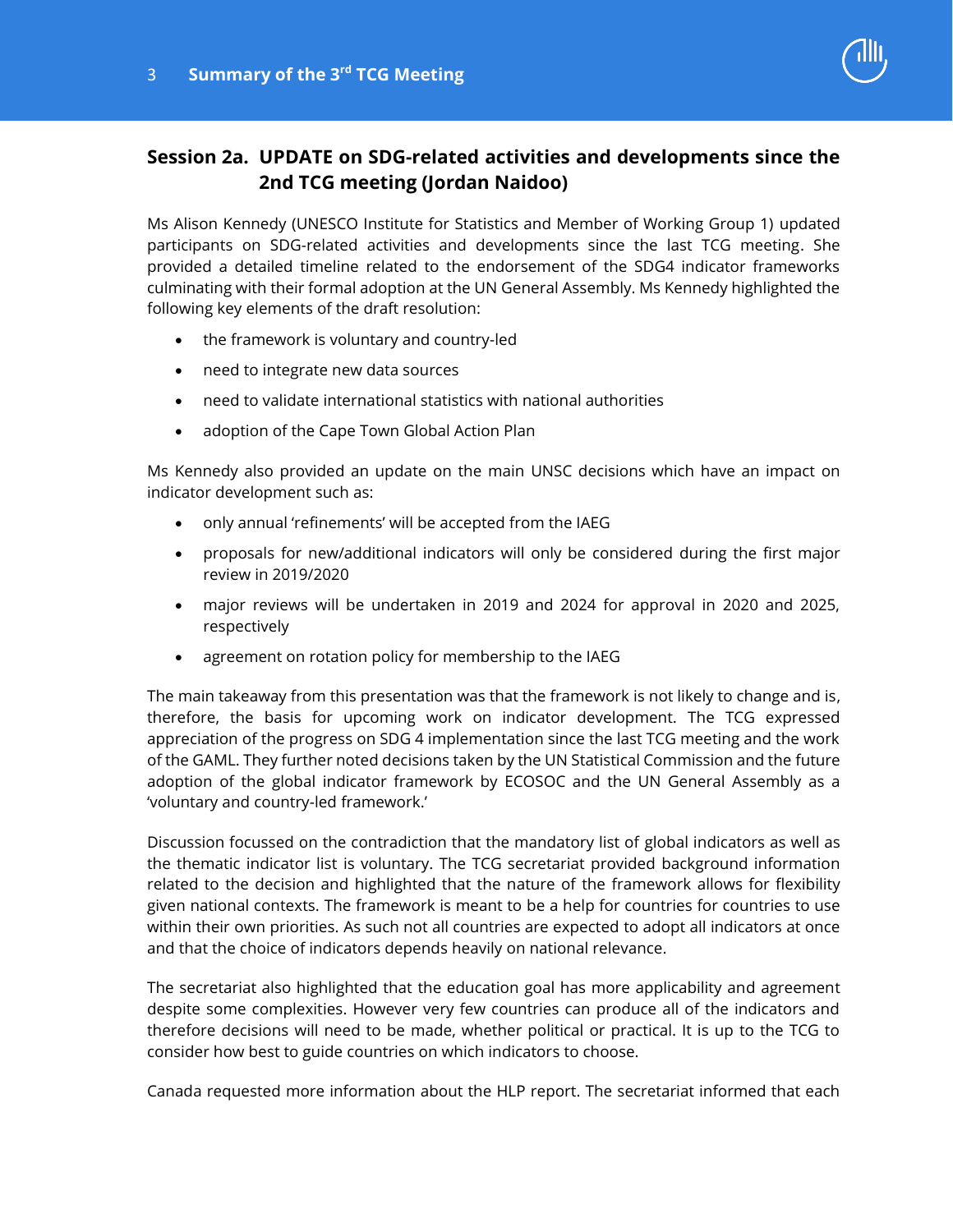

goal area is requested to submit a story line and short report. This report was drafted by UIS and GEMR. Getting data was a major challenge. In addition, 18 countries were invited to report about 1.5 pages for each goal area. The individual country reports were most important. Ms Montoya pointed out that guidelines were produced for countries on how to choose interlinkage indicators.

Participants were informed that the HLP report consists of 2 reports which are published annually in June: one for national reporting and one for consolidated international reporting. Mr Naidoo highlighted that while the 2017 report will focus on poverty and equity, other thematic areas are also required to report on progress (1.5 pages per goal). In 2019, the HLP report will be focussed education report which will require more effort.

Participants supported the formal process for adopting the methodologies such as the TCG. They stressed that any change in tier requires solid meta data.

### **Session 2b. Global Alliance to Monitor Learning (GAML) – Informing the TCG**

Ms Kennedy presented how the GAML works through partnerships to generate tools for highquality data on learning outcomes and the reporting scale to benchmark and sustain efforts at all levels of education. She also provided an in-depth explanation of the governance, management, technical inputs and decision making aspects of the GAML. Ms Kennedy concluded by updating the TCG on the outcomes of the three GAML meetings since 11 May 2016.

# **Session 3. Results from the 3 TCG Working Groups (Chair: Husein Abdul-Hamid, World Bank Group)**

The three Working Groups (WG) held their first face-to-face meetings the day before the TCG meeting. Each WG introduced the group members followed by a presentation on the work undertaken since they were formed in March 2017 and their planned activities and outputs in 2017 and 2018. These are summarised in **Table 1**.

Members States highlighted the urgent need to support agencies who will in turn support countries to implement the SDG4 indicators at the national level. The group also discussed the meaning of Tier II vs. Tier III indicators and the feasibility of implementation. They also discussed the need to refine some of the indicators, particularly regarding time periods so that they could better fit into existing national indicators. For example, 4.3.1 is available in Brazil's national household survey but for a shorter period.

The same case applies to the Labour Force Survey data. The GEMR suggested that the labour force survey should be adapted to include a specific question on 4.3.1 in labour force surveys. Must consider the methodology and mechanisms in the OECD are very costly and may not be possible in all countries. The WG 1 is considering all of these options.

Participants highlighted the challenges to change labour force surveys which is focussed only on the unemployment rate. They further highlighted the trade-off between international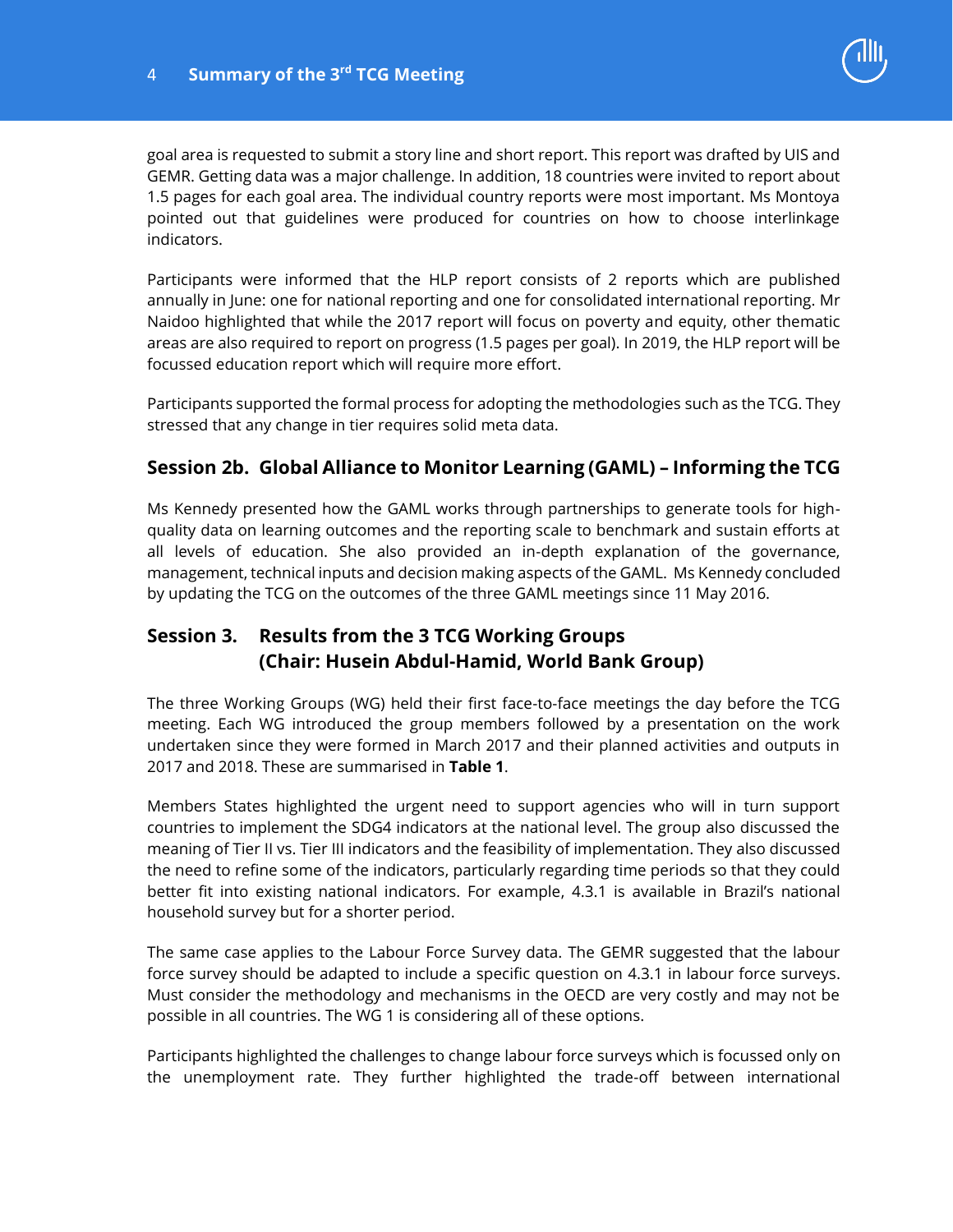

comparability and data availability. Data at the national level may cover different time periods and be consistent over time but cannot be compared cross-nationally.

It was also pointed out that in addition to seeking international and regional sources of data, the WG 1 is also looking into adding questions to national surveys which are similar to those in PIACC and AES. Participants further agreed that any strategy for capacity building and data production must be integrated into the National Education System and budget of the country. Data must be used and the focus should always be focussed at production at the national level. There should also be a coherent strategy across international agencies.

Participants also highlighted the need for adequate and sustained funding to develop appropriate sustainable systems and capacity to develop, analyse and use the data as well as the necessity for a coherent strategy across international and regional organizations.

Benchmarking and the selection of a minimum level of proficiency were identified as areas of political rather than technical concern. The need for regional rather than or in addition to global benchmarks was discussed. Ms Montoya stressed that countries should make their own decisions regarding the level that they would like to attain and referred to a concept note written for the GAML which could help guide the discussions.

The group also discussed how best to ensure a robust global consultation process regarding the recommendations of the 3 working groups. There was general agreement that SDG4 is all inclusive, and that country ownership is paramount to ensure that national interests are reflected at the global level.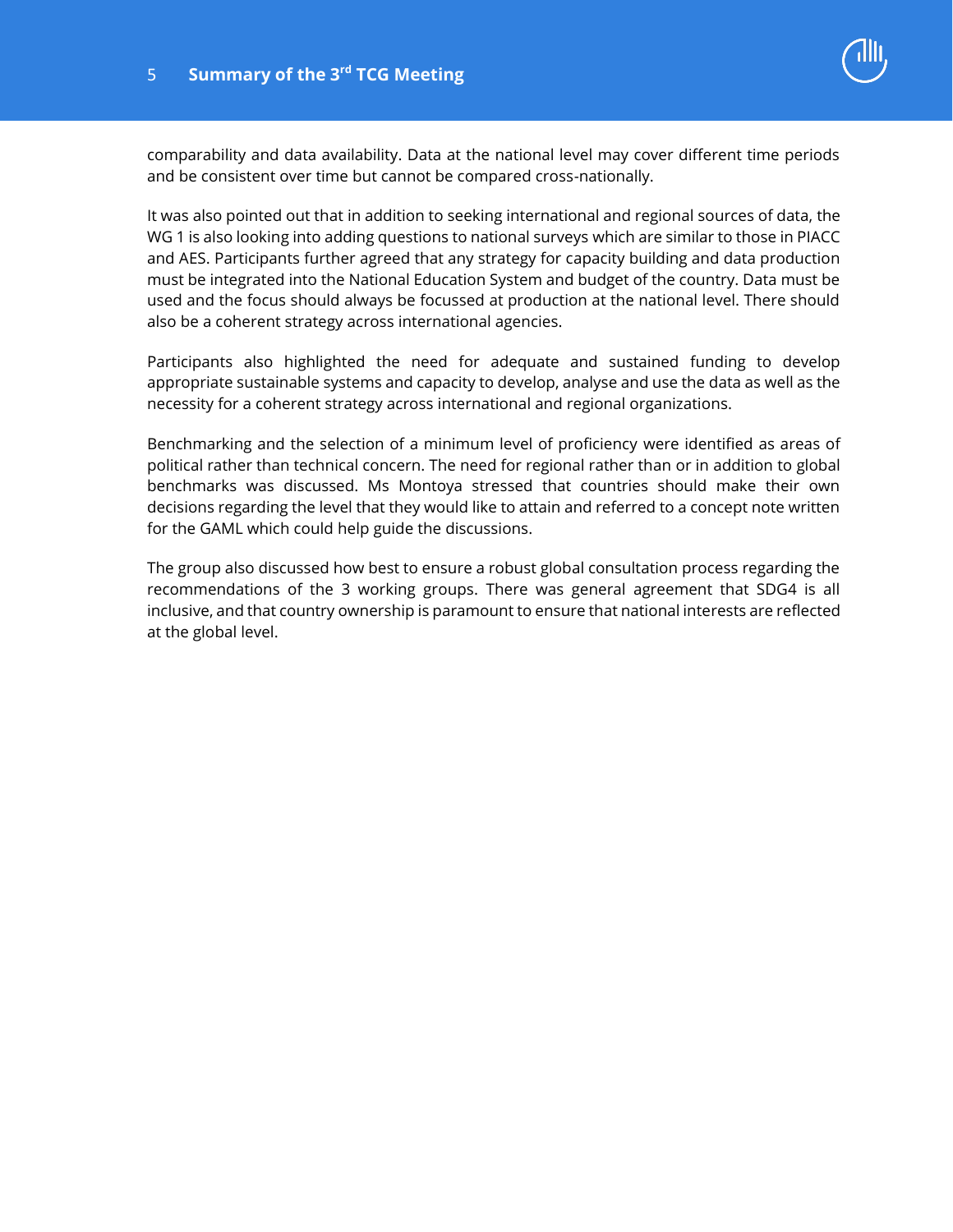| 心 |
|---|
|   |
|   |

#### **Table 1: Summary of Activities and Outputs of TCG Working Groups**

| WG1 Indicator Development (Presented by Ms Lotta Larsen, Sweden)                                         | <b>Time frame</b>                       |
|----------------------------------------------------------------------------------------------------------|-----------------------------------------|
| Agree on methodology for 3 indicators within the WG                                                      | Sept 2017                               |
| Conduct consultation/validation process with countries                                                   | Dec 2017                                |
| Select additional indicators/areas to develop                                                            | Dec 2017                                |
| Agree on methodology for further 4 indicators within the WG                                              | Jan 2018                                |
| Submit first 3 methodologies to TCG for endorsement/approval                                             | Q1 2018                                 |
| Conduct consultation/validation process with countries on 4 more<br>indicators                           | Q1 2018                                 |
| Agree on methodology for another X indicators within the WG                                              | Q1 2018                                 |
| Submit first further 4 methodologies to TCG for endorsement/approval                                     | Q2 2018                                 |
| Conduct consultation/validation process with countries on X more<br>indicators                           | Q2 2018                                 |
| Submit another X methodologies to TCG for endorsement/approval                                           | Q3 2018                                 |
| Select additional indicators/areas to develop                                                            | Q3 2018                                 |
| Agree on methodology for further Y indicators within the WG                                              | Q4 2018                                 |
| Submit TCG-endorsed global indicator methodologies to IAEG for approval                                  | Q4 2018                                 |
| <b>WG2 Capacity-building (Presented by Said Ould Voffal, UIS)</b>                                        | <b>Time frame</b>                       |
| Complete capacity building framework document                                                            | Q4 2017                                 |
| Populate the framework with existing tools                                                               | Dec 2017                                |
| Validate framework                                                                                       | Q1 2018                                 |
| Identify and respond to gaps in the framework                                                            | Q1-2 2018                               |
| Advocate for use and funding of the framework                                                            | Q1-2 2018                               |
| <b>WG3 Data Reporting, Validation and Dissemination (Presented by</b><br>Canada)                         | <b>Time frame</b>                       |
| Specification of data flows                                                                              | Q4 2017                                 |
| Calendar of publications                                                                                 | Q4 2017                                 |
| Terminology document                                                                                     | Q4 2017                                 |
| Define validation process for SDG4 indicators (including process for opting<br>out)                      | Q1 2018                                 |
| Recommendation to the TCG for a strategy/approach for reporting on<br>different levels of 'missing' data | 2018<br>Q <sub>1</sub><br>and<br>beyond |

The TCG congratulated the Working Groups on their efforts so far and endorsed revisions to the TORs and work plans and planned activities and outputs in 2017-2018.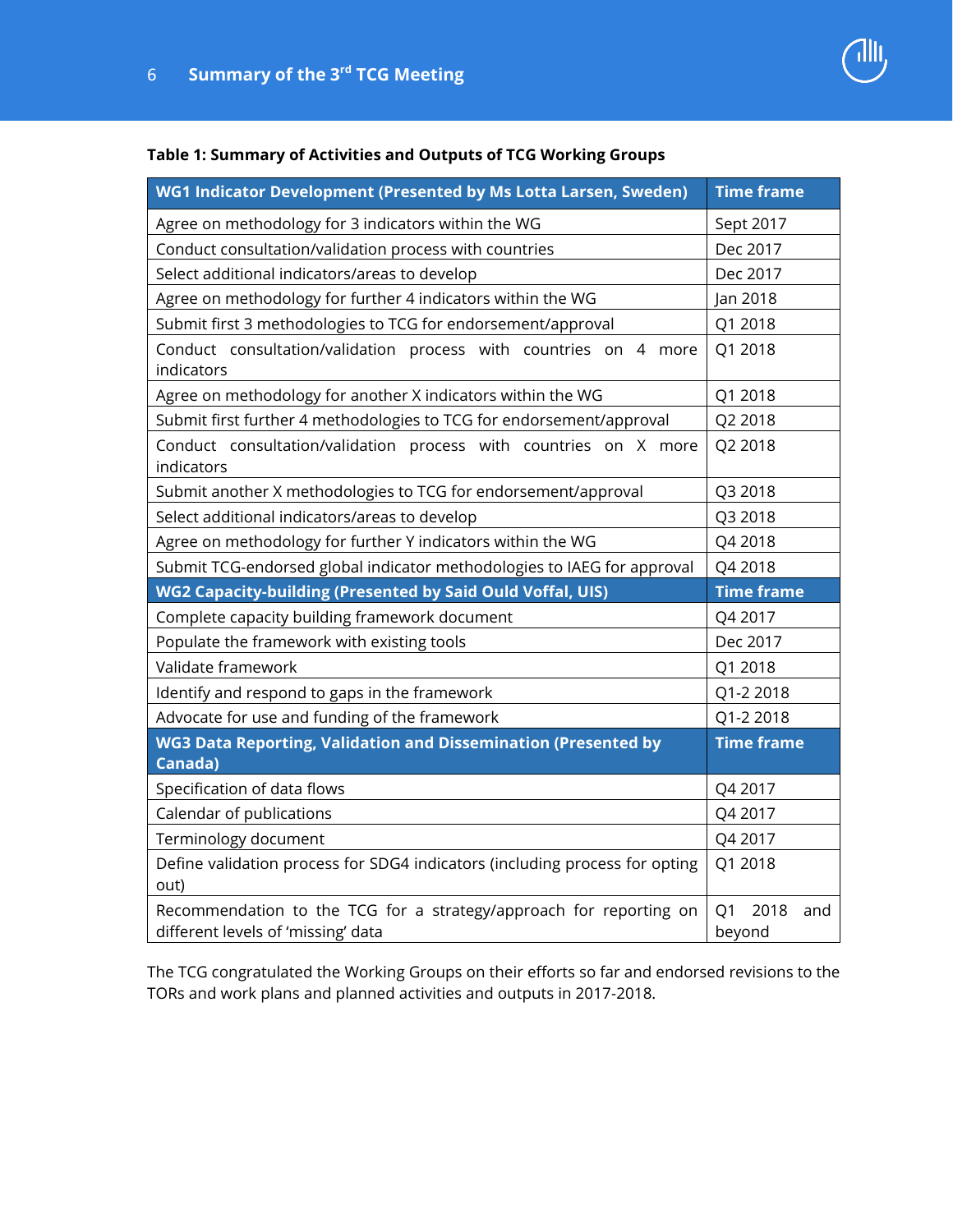

# **Session 4. Global Alliance to Monitor Learning (GAML) – Update on Progress (Chair: Klarka Zeman, Canada)**

Ms Silvia Montoya updated participants on the critical path and issues regarding the set of SDG4 indicators which measure learning outcomes. Ms Montoya provided an in-depth overview of the objectives and tools related to each indicator as well as the progress within each area and work plan of the GAML. Indicator 4.1 is most advanced but still requires capacity development. Indicators 4.2; 4.4; 4.6; and 4.7 are less advanced and have a more urgent need for capacity development.

Ms Montoya further explained the measurement strategy and key issues related to the identification of suitable data, global comparability, definition of minimum levels, collection, reporting and use as well as capacity development at the global, regional and national level.

Discussions focussed around the need to clarify the roles of the GAML and the TCG and the interlinkages between the two groups. Member countries expressed interest in the development of a short literacy survey which could be useful for both developed and developing countries.

The TCG noted the recommendation of the GAML that for reporting in 2017 on Indicator 4.1.1, the UIS will use Cross-National Assessments as published by the respective administering organizations (ERCE, IEA, OECD, PASEC, and SAQMEC). The TCG expressed interest in the discussions initiated in the GAML on the establishment of benchmarks, thresholds and minimum proficiency levels and requested that this should be an agenda item for the next TCG meeting.

# **Session 5. UPDATE on temporary reporting and the Global Lead Indicator (GLI) (Chair: Dankert Vedeler, Education 2030 Steering Committee)**

Ms Elise Legault (UIS) presented a paper on the development of a Global Lead Indicator (GLI), which is under development at the request of the Education Commission as an advocacy tool similar to the out-of–school and under-five mortality rate for moving the SDG4 agenda forward. The aim of the GLI is to inform the SDG4 agenda in a compact and easy to understand way. Reducing the full set of indicators to just one without losing focus on the breadth of the SDG agenda is a major challenge.

There were very few comments from the plenary indicating that the GLI was not necessarily embraced:

- France: Interesting but probably more relevant on a regional level.
- Uganda: Interesting but we still need more detail to ensure that quality aspects are covered.
- EI: Some questions concerning the need and requests for a GLI. Will it be an additional indicator (44 instead of 43). Will it narrow down the SDG4 agenda?
- Latin-America CSOs (not present) raised the same issue about narrowing the SDG4.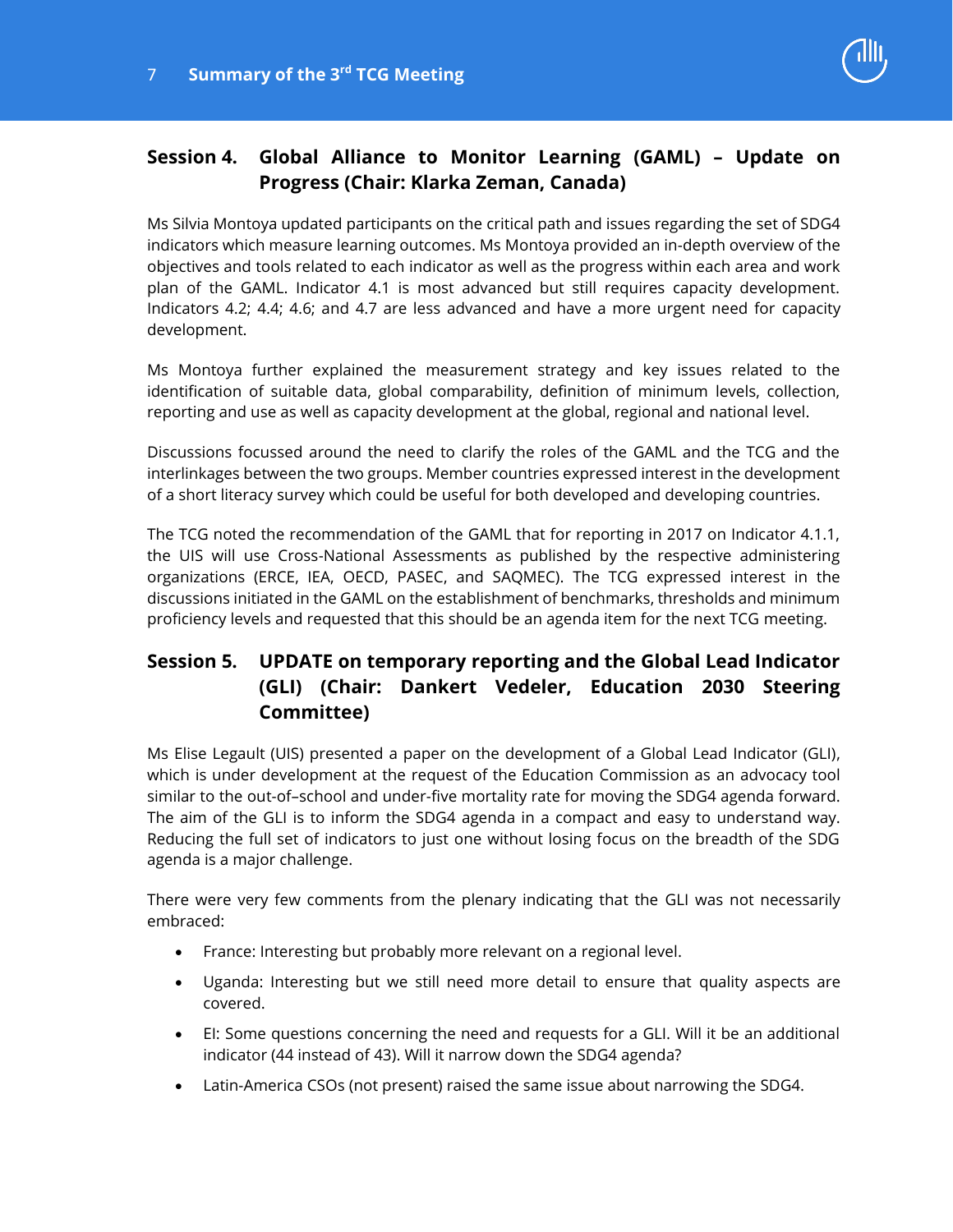

The TCG members were invited to provide their inputs to the paper either during the meeting or within a week following the meeting.

Participants actively discussed the importance of expanding the coverage of data on Learning Assessments and the measurement of learning. This is the critical issue, knowing that for instance in GPE countries only 32% assesses learning. Cross national assessments cover about 100 countries and few LIC are among those. National assessments/exams are difficult to compare cross nationally and to use for longitudinal purposes. In addition questions were raised about thresholds/benchmarks and the relevance of global comparison.

The group also discussed the need to ensure that the indicator, if developed, is relevant in the national, regional and international contexts to be fully robust by engaging regional organisations as early as possible.

## **Session 6. Presentation on UNESCO's overall approach to Capacity Development (Chair: Alison Kennedy, UIS)**

Mr Said Voffal presented the UIS' overall strategy to capacity building as well as the Pacific Capacity Building Project. He provided an overview of the various initiatives undertaken by the UIS through its long involvement in capacity building as well as the guiding framework and the outcomes of the Pacific project.

Mr Marc Bernal gave an overview of the tools that the UIS has developed or is planning to develop. Finally, Mr Jordan Naidoo presented the CapED project which aims to develop the capacities of 10 participating countries to integrate SDG4 into national education policy and sector management as well as the monitoring of progress.

The TCG members expressed interest in having access to the DQAF tools developed by the UIS which will be made publicly available in June 2017 on the UIS website. They also supported having a centralised repository for all tools so that all countries can access them, which is what the WG2 is working on.

They discussed the importance of addressing the sustainability of any capacity building activity especially in light of the potential lack of political will and turnover at the national level. Participants agreed that coordination and commitment at the technical and political level are paramount and that any initiatives are country-led. The UIS emphasised that this is the approach which they endeavour to undertake.

Member States stressed the importance of learning by doing rather than simple training to build capacity and targeting the right people to ensure that human resources are in place.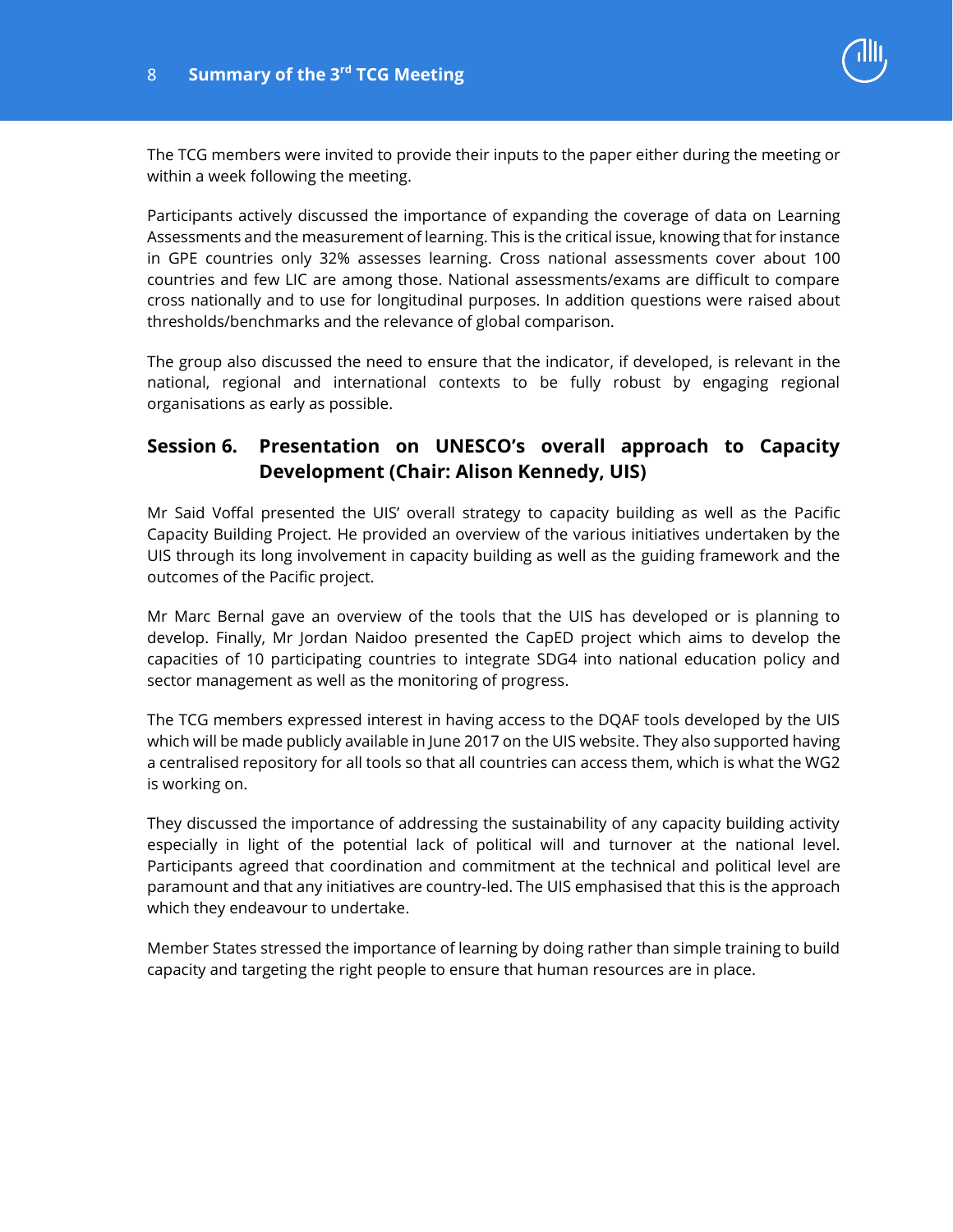

# **Session 7. Statistical capacity development initiatives of OECD, GPE and the World Bank (Chair: Carthbert Mulyalya - Uganda)**

During this session participants were appraised of the capacity development initiatives and tools produced by regional and international organizations to assist countries in the implementation of the SDG4 agenda.

Mr Mortitz Bilagher provided an overview of the Global Partnership for Education and how it works with Member States. He described the results framework and outcomes such as the increase in data availability for key indicators but that only 32% of country partners have implemented learning assessment systems.

Mr Husein Abdul-Hamid presented the World Bank Group's initiative which includes and assessment using the SABER framework; data integration; support and development; grants and support to build learning assessment data systems.

Ms Corinne Heckmann presented the impact and challenges of implementing SDG at the OECD level. She described the OECD's engagement with the SDG4 agenda and presented the progress of OECD members towards SDG4. Ms Heckmann presented the main challenges faced by the OECD which relate to different methodologies between international organizations, the global relevance of some indicators and the political issues surrounding benchmarks. She proposed adding the benchmarking issue in the TOR of the WGs and to include a session on benchmarking at the next TCG.

The ensuing discussions focused on the dearth of learning assessment data and that while capacity development seems to be resulting in more data, learning assessments are still missing. Participants also stressed the importance of collaboration between international organizations.

- Agreed that benchmarking should be addressed at the next meeting.
- Suggested that countries which have already implemented benchmarks should be contacted to reflect on their experience.
- That thresholds may be linked to regional objectives.

### **Session 8. China and Argentina (Chair: Carthbert Mulyalya - Uganda)**

One of the key challenges of the SDG agenda is implementation at the national level. As stated throughout the meeting, country ownership and capacity are vital elements toward meeting this objectives. The TCG can only benefit from learning about country experiences and promoting a South-South cooperation.

During this session, countries were invited to select a particular theme within the SDG4 agenda and to present the road map and challenges towards implementation of high-quality statistics related to that theme and address the following questions:

- 1. What are the national policy priorities related to the theme?
- 2. How are stakeholders engaged?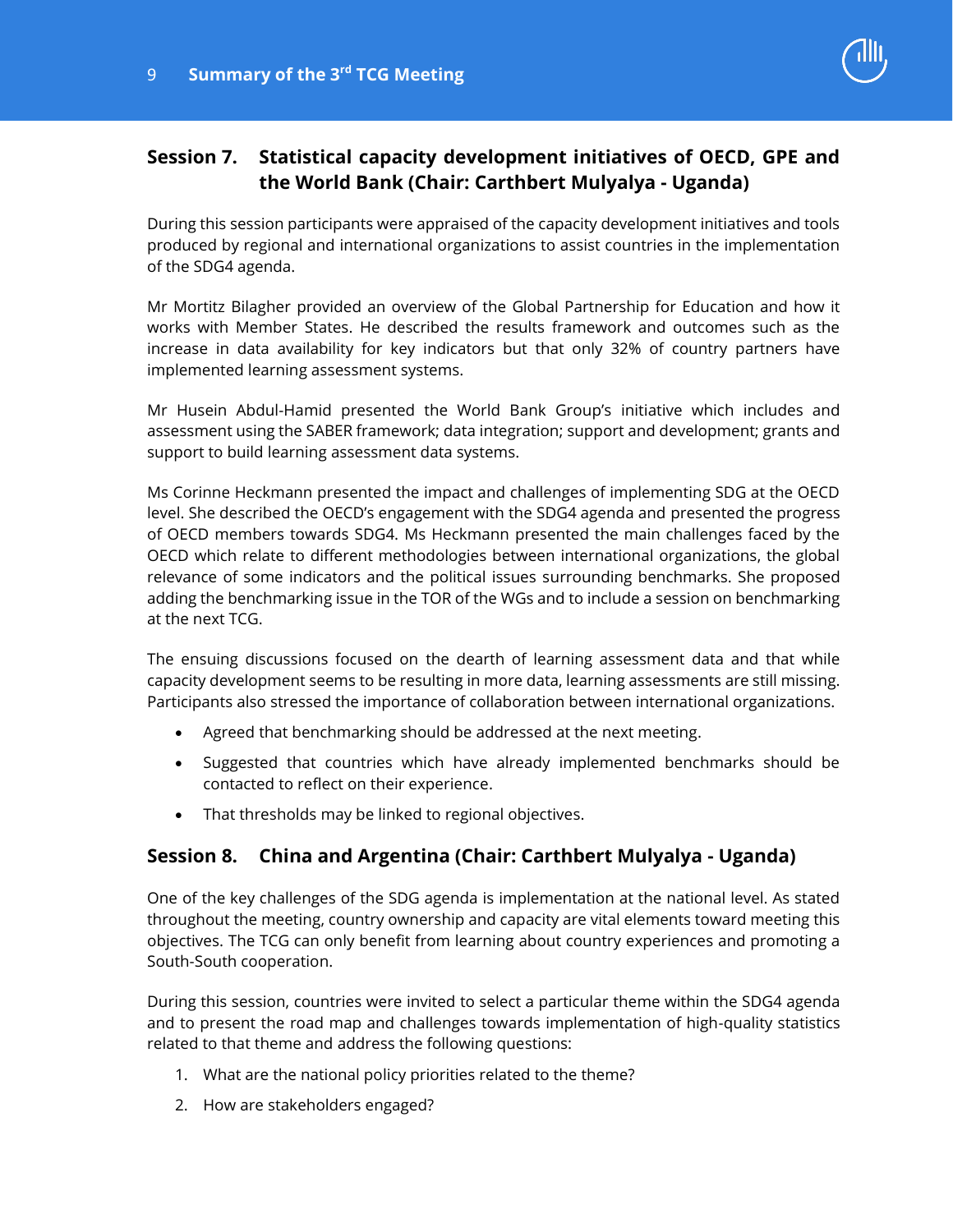

- 3. What are some of the key decisions related to quality?
- 4. What is the national strategy for data production?
- 5. What are some of the key internal and external challenges?
- 6. What were the lessons learned/implications and proposed way forward?

China and Argentina presented on their roadmap and challenges to developing high-quality statistics to inform the SDG4 agenda, particularly in relation to learning assessments.

Mr Tao Xin presented China's roadmap towards the implementation of a national education assessment system, including typical questions, the data production process, selection of levels and the results by county and grade as well as linkages to PISA. The assessments which began in 2007 with 295 schools cover Math, Chinese, Science, Physical Education, Arts and Moral Education on a rotational basis. By 2016 the assessment included 6527 schools. Defining the quality of education, assessment standards and dealing with the diversity within China itself were presented as a challenge. Assessment data from China are used to inform the Ministry and Statistical Council and to provide feedback to provinces to improve quality. Data are not fed back to schools.

China highlighted the importance of government ownership, data integration, managing diversity and the challenges of defining quality.

Ms Samanta Bonelli showed results from Argentina's national assessments which are publicly available on the web by province. Argentina has conducted national assessments since 1989 through several instruments and sources. Major challenges are the lack of coordination amongst different levels of government, ministries and sectors, the lack of data on equity as well as the global comparison and relevance of some SDG4 indicators at the national level.

Both countries demonstrated a strong political commitment to assessing learning. Key challenges were ensuring coordination amongst all players, responding to the full agenda (e.g. equity and quality) as well as the challenges associated with global comparison and the relevance of some indicators to inform national policy.

### **Session 9. Rotation of TCG members and TCG Expected Outputs and Work Plan (Chair: Jordan Naidoo)**

Ms Alison Kennedy opened up the discussion on the rotation of TCG members and described how the TCG was formed and the process for rotating membership in the IAEG. Ideally, the TCG membership should be refreshed every 2 years in common with the IAEG-SDGs. The aim should be to replace 1/3 of members each time in order to retain some institutional memory in the group and to give other countries or organizations an opportunity to participate and represent their respective constituencies, and/or regions.

The Secretariat proposed to seek nominations via the UNESCO Regional Groups in order to ensure a balanced regional representation and to change approximately one-third of members in order to retain some continuity while bringing in new ideas.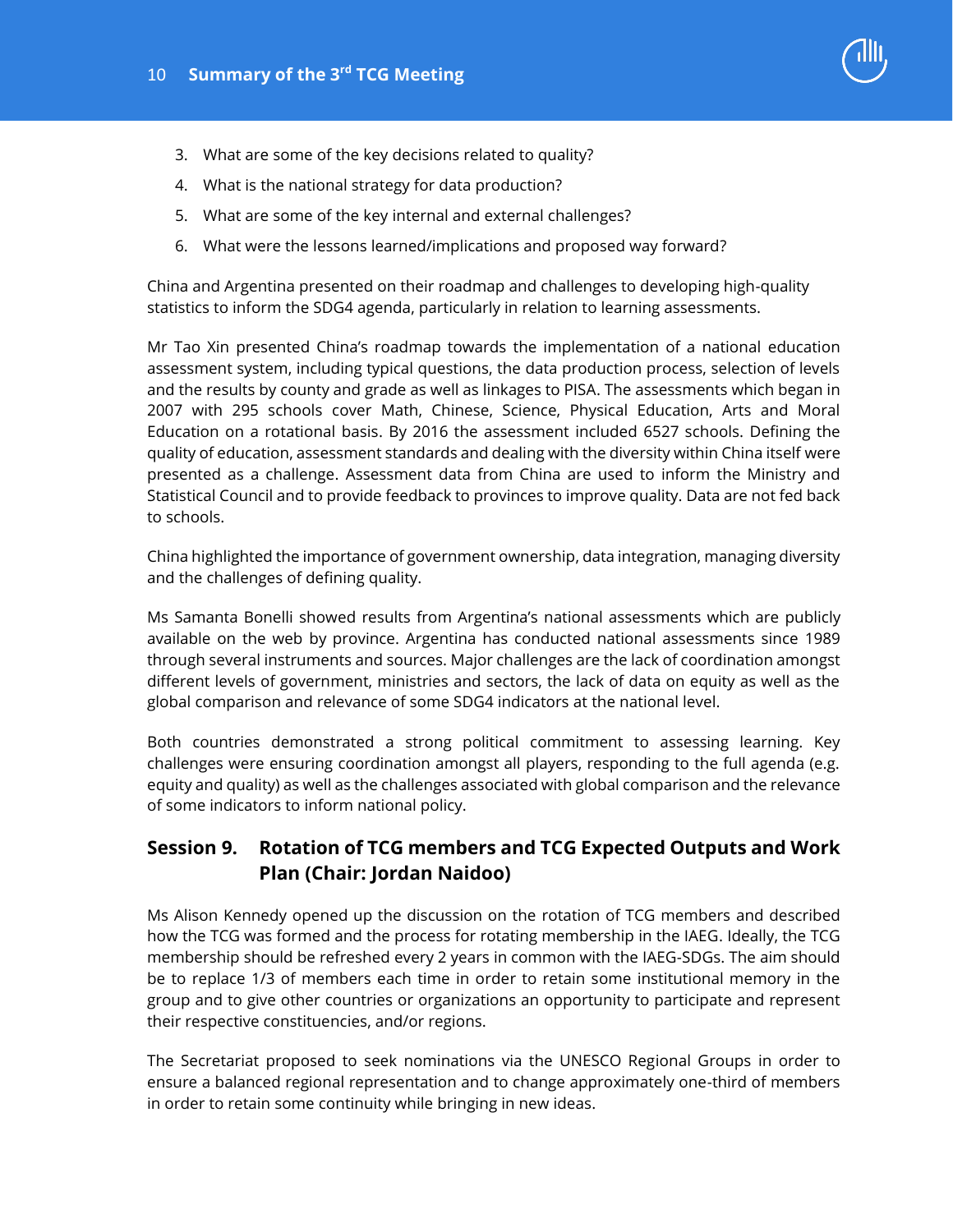

Nominations will be invited in the second half of 2017 and will be implemented in 2018

Participants welcomed the idea of having increased national representation but also cautioned about losing momentum. An issue for discussion was how to maintain the momentum of the TCG while ensuring geographic coverage and introducing fresh ideas. Some members expressed concern about the political nature of requesting nominations from UNESCO which may result in diplomats rather than statisticians participating in the TCG.

The following suggestions were made:

- to maintain those participating in working groups
- or to allow members to stay on even if their country was rotated out
- to have contacts for all countries and not just those participating so that information could be widely shared
- to increase the membership size of the TCG
- to fill in empty positions of non-participating countries

No agreement was reached and instead the TCG proposed that UIS draft proposals based on the discussions for approval by the Education 2030 Steering Committee.

Participants favoured the idea of strengthening country participation. Suggestions included having contacts from all countries and not just those participating in the TCG and establishing a permanent body for the TCG which would be similar to the INES working party of the OECD.

They stressed the importance of maintaining the technical expertise of the group by ensuring representation of statisticians from Ministries of Education and National Statistical Offices. However, no decision was taken, and it was agreed that the UIS would draw up some options to be considered by the Education 2030 Steering Committee.

The proposed rotation of some of the members of the TCG will provide an opportunity to strengthen country participation and engagement while maintaining the institutional memory and expertise already developed in the group.

Participants favoured having face-to-face meetings in order to really advance the technical work of the TCG WGs.

Session 9b - Ms Alison Kennedy also presented the expected outputs and work plan of the TCG in 2017 and 2018. She reminded the TCG to comment on the documents received thus far and that they are invited to engage in the GAML process.

Discussion ensued around the role of the TCG vis a vis the GAML.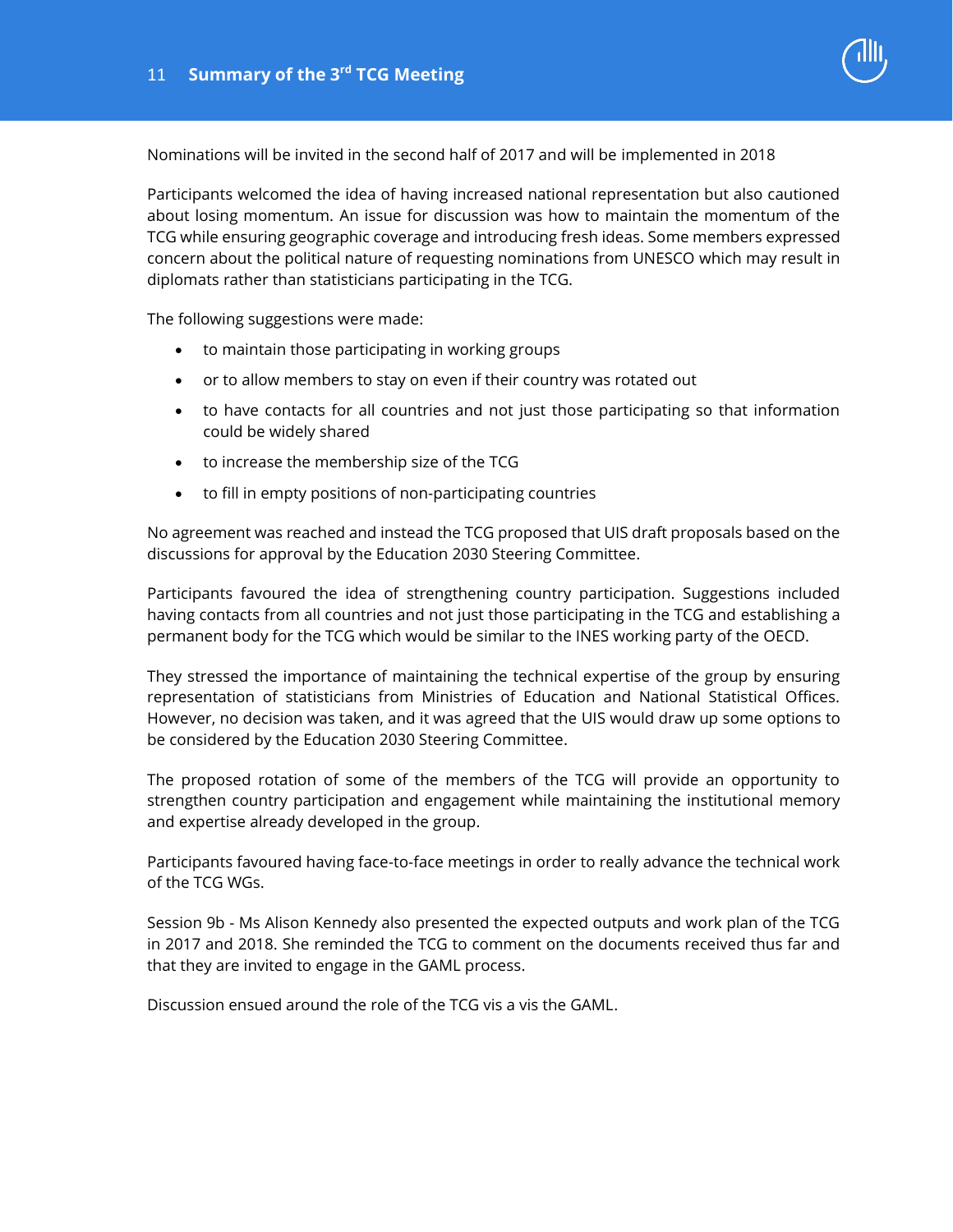

### **Session 10. Next steps and closing remarks (Chair: Denkert Vedeler)**

Ms Montoya summarised the main outcomes of the meeting and invited the TCG to comment on the decisions which will go to the Education 2030 Steering Committee by 9 June 2017.

Participants reiterated the need for clarity regarding the roles of the TCG and GAML and requested the TCG Secretariat to ensure that documents are sent out in advance of the meetings with a clear indication of the type of feedback required.

Ms Montoya made reference and invited TCG members to read the TCG ToR from December 2016 which described the relationship between the two bodies. She reminded those concerned that they are welcome to provide inputs at any time in between the meetings. She also reminded participating countries that they are representing their regions which will enable the engagement of all countries not just those in the TCG.

Suggestions were made to clearly communicate to members the purpose or expected inputs for each document sent out by the TCG secretariat. It was agreed that documents would be sent out shortly after the meeting and that the TCG members would provide feedback by the 9 June 2017.

The meeting was adjourned with a congratulations to the UIS by Dankert Vedeler and the appreciation from Ms Montoya to all participants.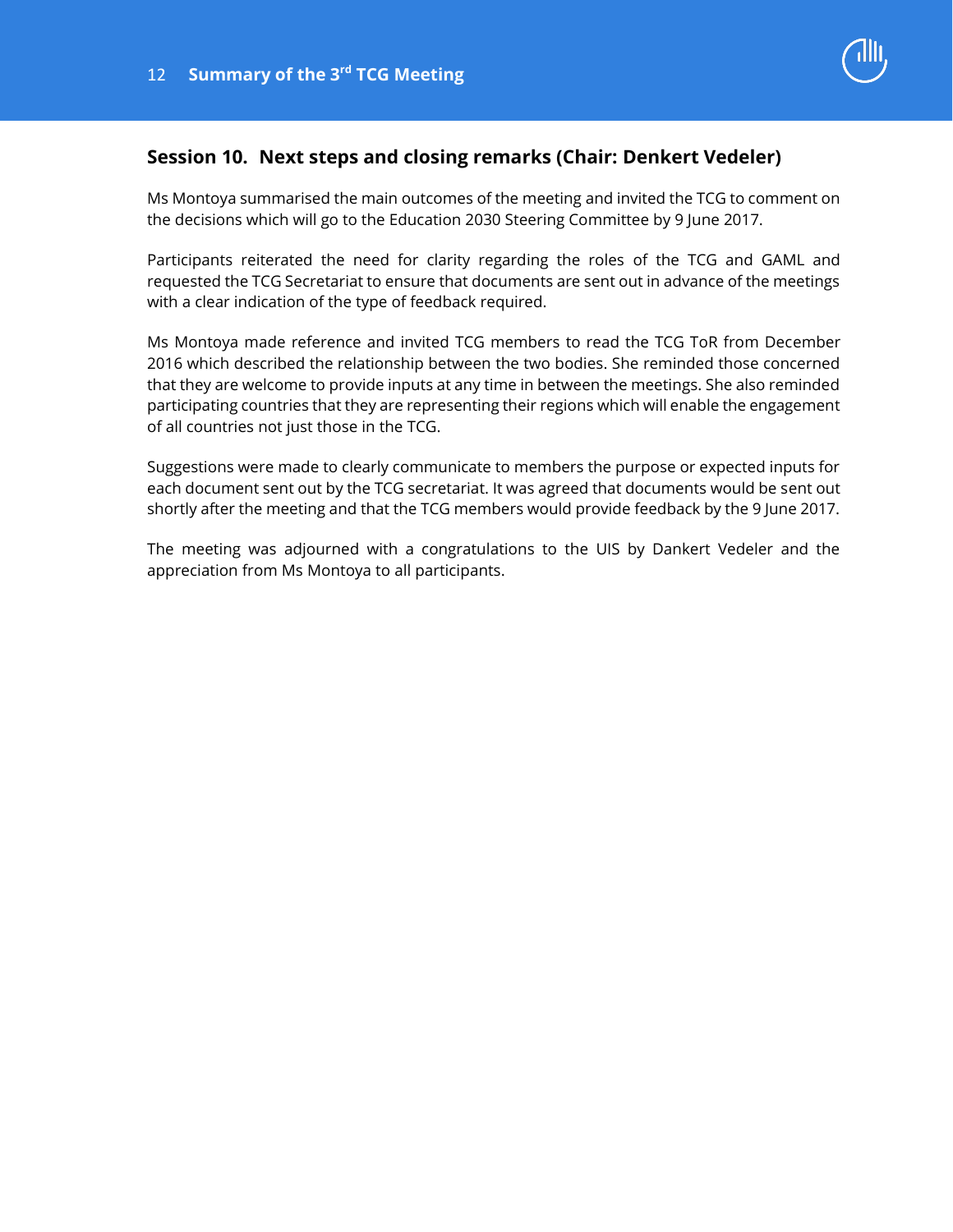# **ANNEX. Participants list**

### **MEMBER STATES**

#### **Armenia**

Robert Stepanyan Ministry of Education and Science Head, Department of Development Programs and Monitoring

#### **Brazil**

Betina Fresneda Instituto Brasileiro de Geografia e Estatística - IBGE

Juliana Marques da Silva Instituto Nacional de Estudos e Pesquisas Educacionais Anísio Teixeira (INEP)

#### **Canada**

Klarka Zeman Statistics Canada Senior Analyst

Jolie Lemmon Council of Ministers of Education Analyst, Education Data and Research

Annik Foreman Advanced Education Director, Strategic Research and Analysis Branch

Kouadio-Antoine N'zue Ministère de l'Éducation et de l'Enseignement supérieur du Québec Directeur des indicateurs et des statistiques

#### **China**

Yanli Li Ministry of Education Division of Statistics, Department of Development and Planning

#### Cui Jifang

Research Centre for Information and Statistics National Institute of Education Sciences Research Assistant

Tao Xin Ministry of Education, National Assessment Center of Educational Quality Professor, Deputy Director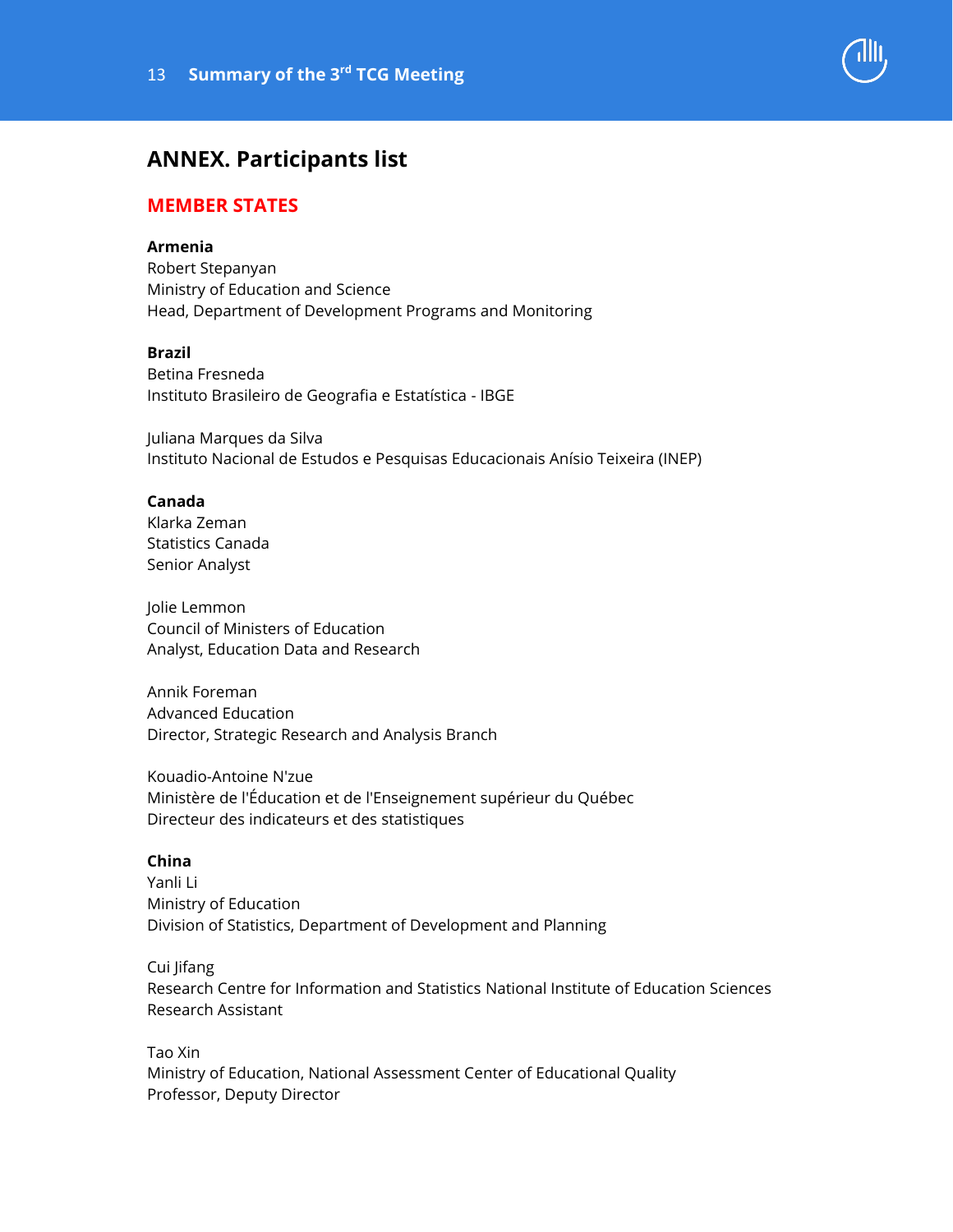

#### **Egypt**

Khaled Nasr El Din Ministry of Education Department Manager

#### **France**

Robert Rakocevic Ministère de l'Education nationale, de l'enseignement supérieur et de la recherche Direction de l'évaluation, de la prospective et de la performance

Sonia Dubourg-Lavroff Ministère de l'Education nationale, de l'enseignement supérieur et de la recherche Inspectrice Générale de l'Administration de l'Education Nationale et de la Recherche (IGAENR)

#### **Germany**

Bettina Link Ministry for Education, Youth and Sports of Brandenburg

#### **Jamaica**

Phillipa Livingston Ministry of Education, Youth and Information Senior Statistician

#### **The Philippines**

Napoleon K. Juanillo Jr. Higher Education Development Center Director, Commission on Higher Education

#### **Russian Federation**

Marc Agranovich Ministry of Education and Science Head of the Center for Education Monitoring and Statistics, Federal Institute for Education Development (FIRO)

#### **Samoa**

Lumaava Elise Ministry of Education, Sports and Culture, Assistant CEO Assessment and Examinations

#### **Sweden**

Anna Eriksson Statistics Sweden Advisor/coordinator

Lotta Larsson Statistics Sweden Senior Advisor, Unit for Education and Labour Market Statistics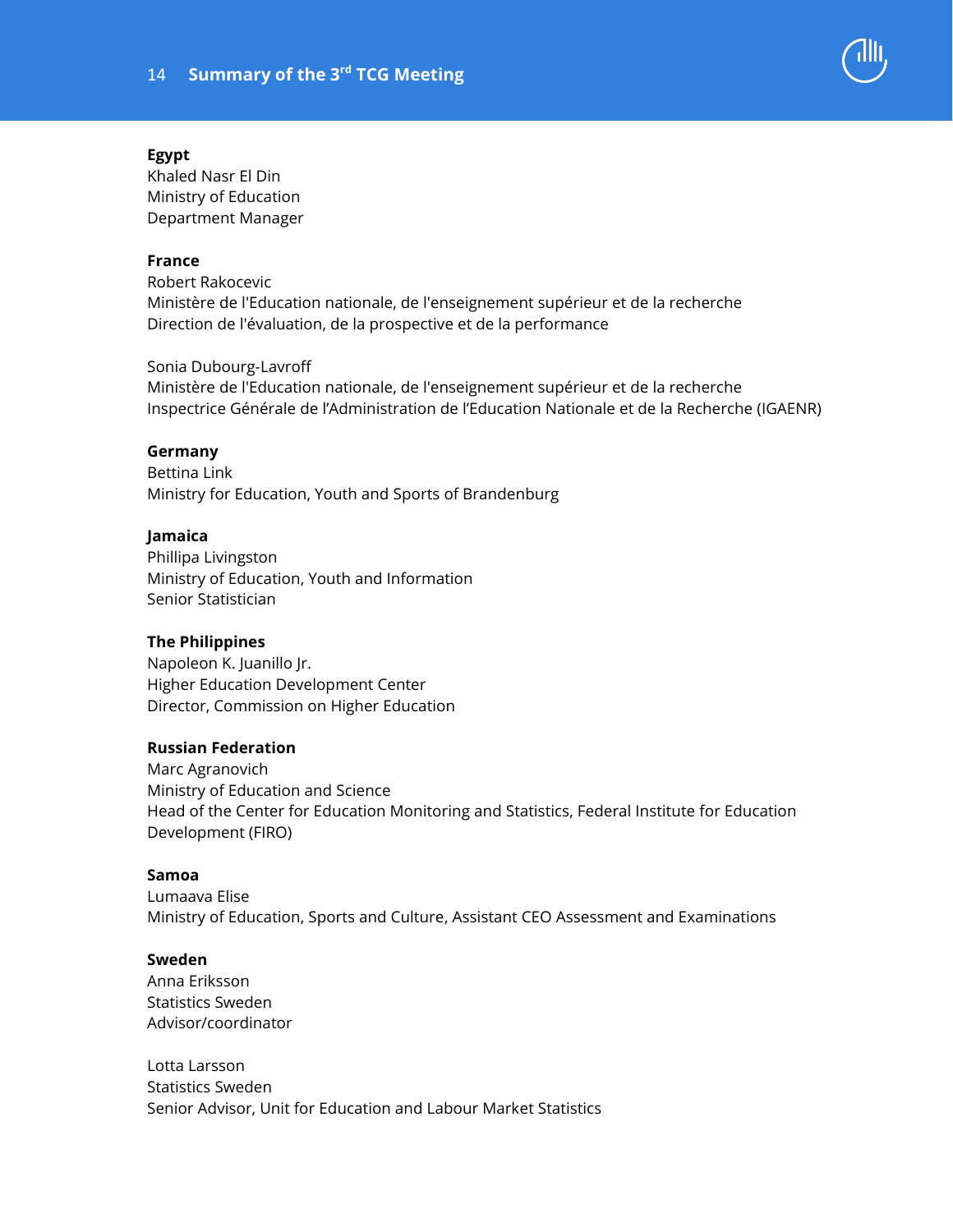

#### **Uganda**

Carthbert Mulyalya Ministry of Education and Sports Principal Planner for Education

Elly Kafeero Kamahungye Embassy of the Republic of Uganda in France Minister Counsellor

### **OBSERVER STATES**

#### **Argentina**

Samanta Bonelli Ministerio de Educación y Deportes Secretaria de Evaluación Educativa

#### **Bolivia**

Paul Ernesto Arce Alvarez Ministry of Education Technician in analysis and processing of information

Luis Fernando Carrasco Taboada Ministry of Education Chief of the Team for Sectorial Research, Indicators and Educational Analysis

#### **Oman**

Said Ahmend Alzadjali Ministry of Education Faris Bin Said Alfarsi Ministry of Education

#### **Republic of Korea**

Sujin Lee Ministry of Education Deputy Director, Education Statistics Division

Sun Ae Yun Korean Educational Development Institute Researcher, Center for Educational Statistics

Bogang Hong Korean National Commission for UNESCO Senior Programme Specialist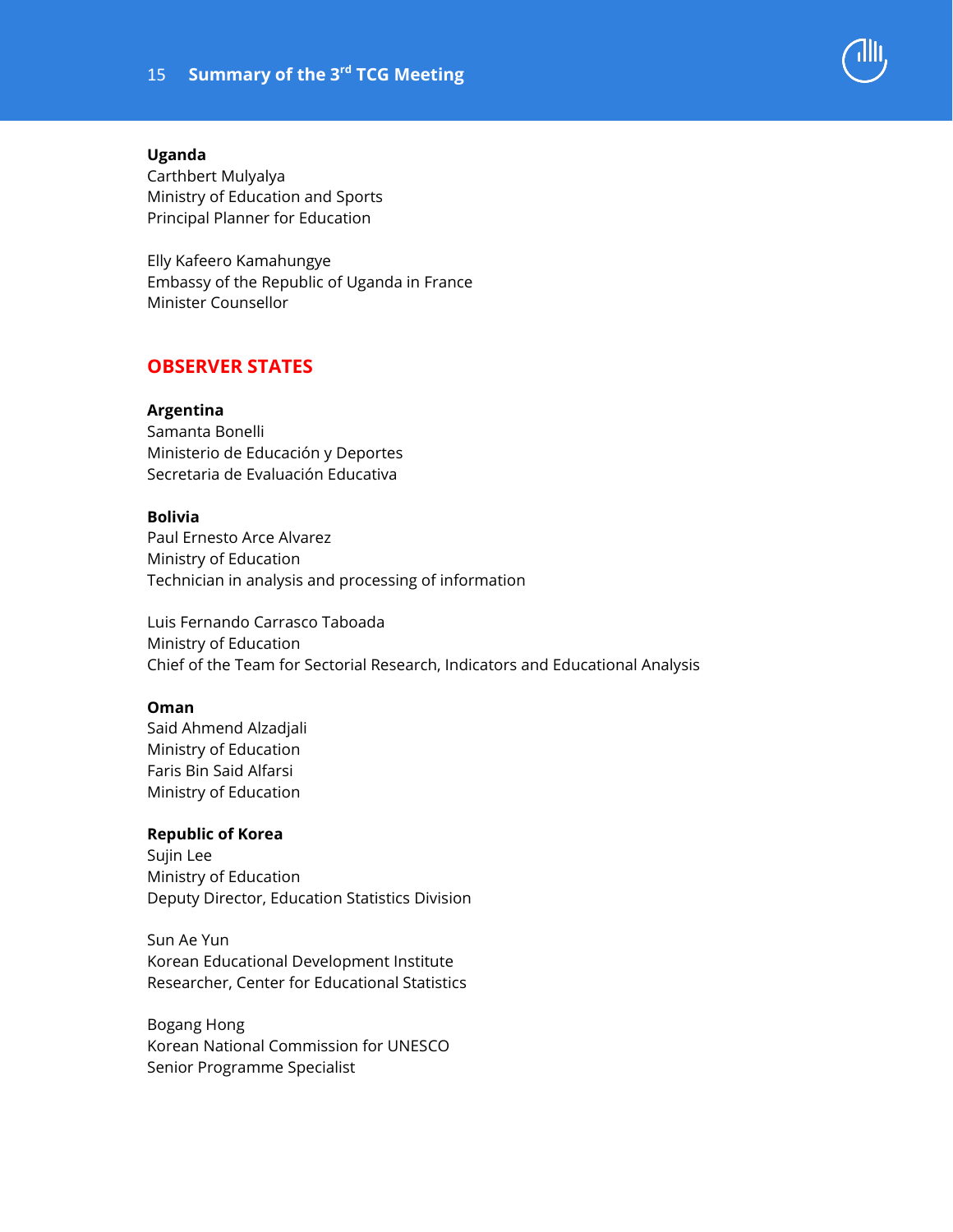

#### **Saudi Arabia**

Abdulrahman bin Sulaiman Al Anqari Ministry of Education Advisor and General Supervisor, Directorate General for Information and Performance Measurement

### **ORGANIZATIONS**

#### **Education International**

Antonia Wulff Coordinator

#### **Global Partnership for Education**

Moritz Bilagher Head of Monitoring and Evaluation

#### **OECD**

Corinne Heckmann Directorate for Education and Skills

Camila De Moraes Directorate for Education and Skills

#### **The World Bank Group**

Husein Abdul-Hamid Senior Education Specialist

#### **Education 2030 Steering Committee**

Dankert Vedeler Co-Chair Ministry of Education and Research of Norway Deputy Director General

#### **UNESCO**

Jordan Naidoo Division for Education 2030 Support and Coordination **Director** 

Alexander Leicht Section of Education for Sustainable Development and Global Citizenship Chief

Manos Antoninis Global Education Monitoring Report Senior Policy Analyst